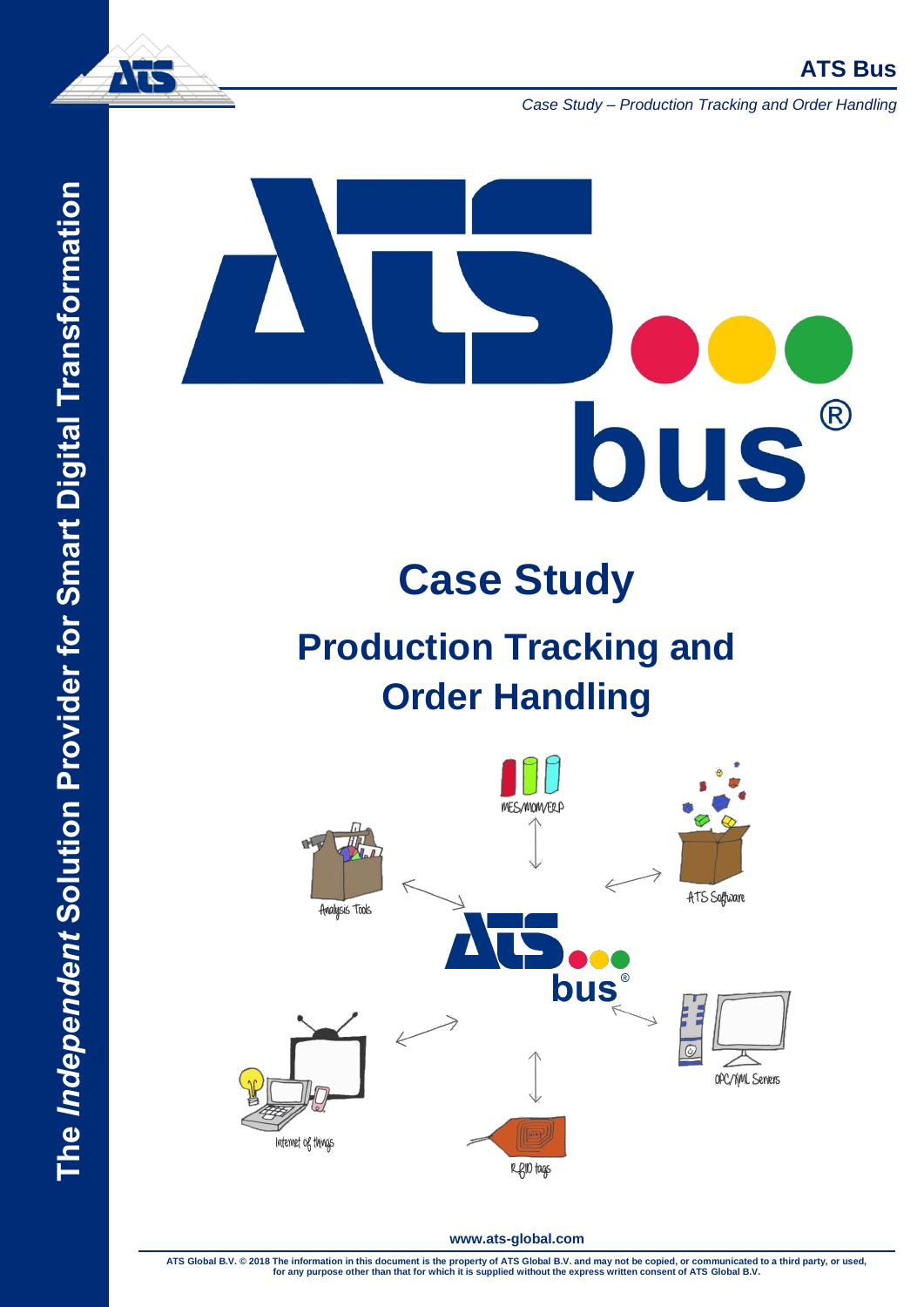*Case Study – Production Tracking and Order Handling*

# *Production Tracking and Order Handling Solution*

*Read on to see how ATS Bus is helping this international aerospace and defence supplier to communicate between all layers of the manufacturing hierarchy.*

### **Communication Requirements**

ATS was approached by one of the world's largest aerospace and defence suppliers to implement an order management and production tracking solution that can communicate between their MES platform (Solumina) and the machines on their factory floor.

The company design, manufacture and service systems and components for aircraft, helicopters and other platforms. They are also a major supplier to international space programs.



ATS has implemented ATS Bus which is handling production order information being sent from the MES layer down to the machines. The machines in turn send back production data collected during the operation and when it's complete an *Operation Complete* message is sent to MES containing all of the gathered data.

### **Connecting to the Bus**

ATS Bus connects to the customer's plant using *Bus Stops*. Any data received at a *Bus Stop* is translated into standardised B2MML messages that are then published on the Bus.

Any other Bus Stops connected to the Bus can then read the messages, translate them and forward the information to where it's needed. The diagram below illustrates how the machines and MES are linked to ATS Bus at the customer plant.



# **Sending order information to the production line**

At the customer site, MES breaks a work order down into separate *operations*. Each operation relates to a different machine on the factory floor.

MES sends an operation to the *MES Bus Stop* via a message broker - Active MQ. The MES Bus Stop then translates the operation into a B2MML formatted work order message that can be understood by anything attached to ATS Bus.

ATS Global B.V. © 2018 The information in this document is the property of ATS Global B.V. and may not be copied, or communicated to a third party, or used,<br>for any purpose other than that for which it is supplied without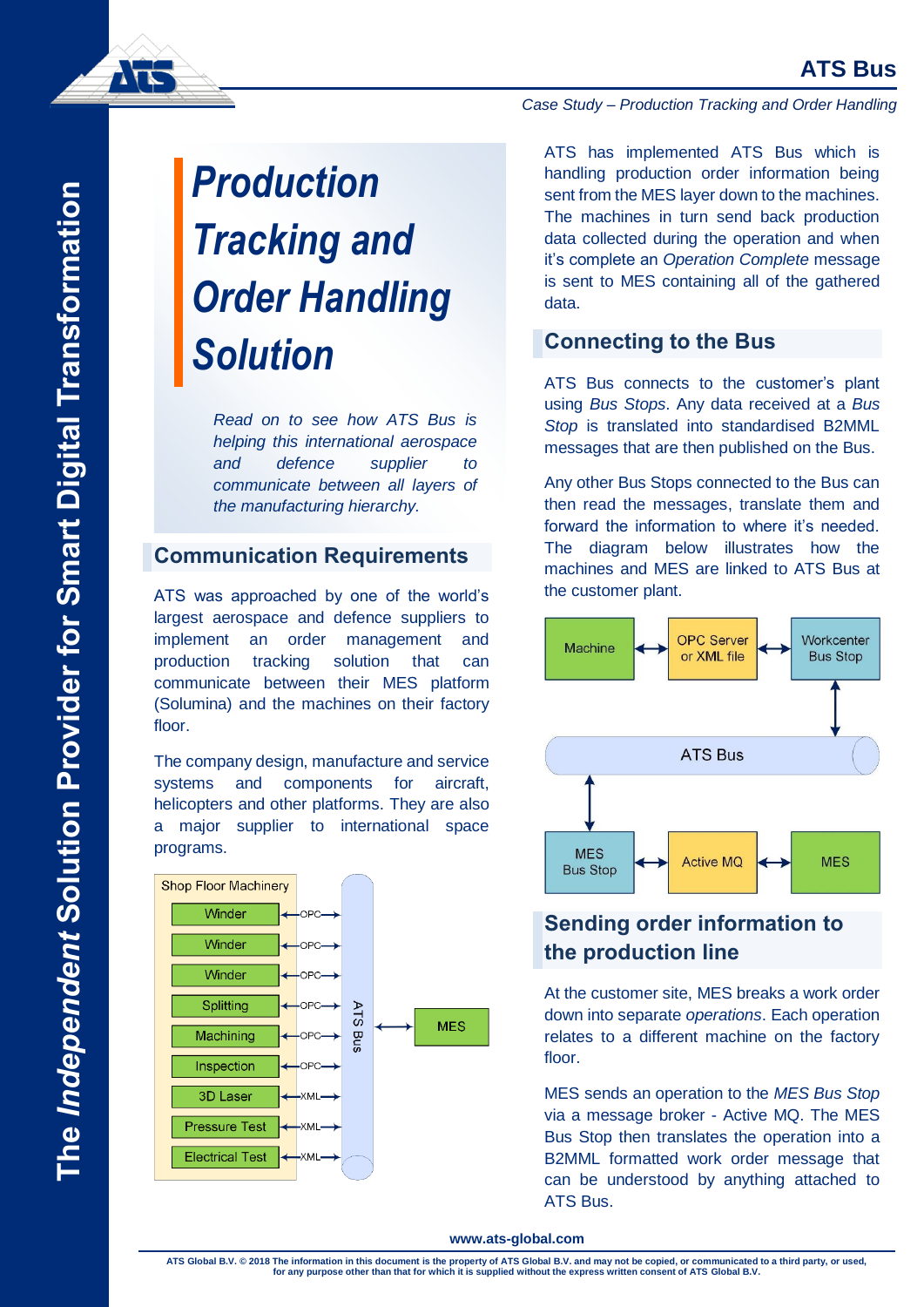

There are two *Workcenter Bus Stops* listening out for work order messages. When they see a work order message they check which operation number it refers to. If one of the bus stops reads a number that relates to a machine it's handling it places the order in a queue for the machine.

### **Requesting a New Order**

When a new part arrives at a machine its part number and serial number are recorded by scanning an RFID tag. A work order request is then sent to the *Workcenter Bus Stop* via an OPC server or XML file.

If there is an operation open for that part for that machine the Work Order Number will be sent back, together with the recipe required by the machine, and the operation can be carried out.

### **Confirming Order Completion**

When an order is finished at a machine an *Order Complete* message is sent to the *Workcenter Bus Stop*. The bus stop contextualises the data by collating the part number, serial number and machine ID in a single message which it then publishes on the Bus.

*Case Study – Production Tracking and Order Handling*

The *MES Bus Stop* is listening out for *Order Complete messages* so it receives the information and marks the order as completed.

A new order is then opened for the next operation to be carried out on the part at the next machine. This simple check prevents operations being carried out on a part in the wrong order.

### **A Future-Proofed System**

The customer now has the ability to transfer further data between the MES layer and the machine layer as their requirements increase. For example, variable data relating to the products, such as the thickness of the side of the tube, or operational data, such as running times and machine availability, can also be transmitted, collated and analysed using the ATS Bus system.

All future machines can be linked into ATS Bus, giving them a simple, direct connection to the MES layer. And no matter what data needs to be collected and transmitted, ATS Bus can handle it and make it available to every recipient connected to a Bus Stop.



ATS Global B.V. © 2018 The information in this document is the property of ATS Global B.V. and may not be copied, or communicated to a third party, or used,<br>for any purpose other than that for which it is supplied without